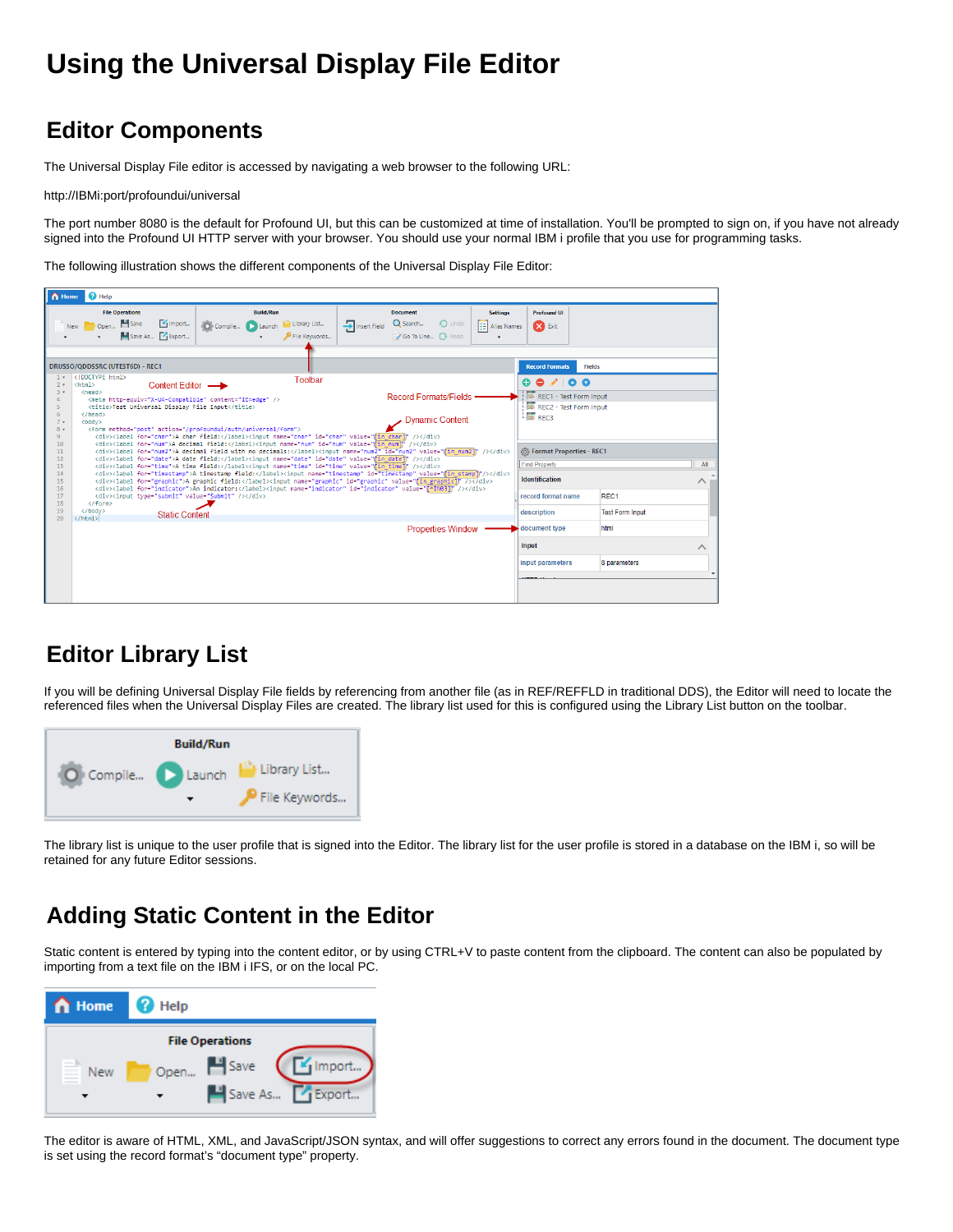# **Adding Dynamic Content Using Fields**

Dynamic content is added by using the Insert Field button in the toolbar.

| <b>Document</b> |             |      |  |  |  |  |
|-----------------|-------------|------|--|--|--|--|
| Insert Field    | Search      | Undo |  |  |  |  |
|                 | 'Go To Line |      |  |  |  |  |

The new field will be placed into the document at the current cursor position.

| 1             | html                   |
|---------------|------------------------|
| $\mathcal{P}$ | <html></html>          |
| R             | <head></head>          |
| 4             | <title>Example</title> |
| 5             |                        |
|               | <body></body>          |
| 7             | <div>[Field0001]</div> |
| 8             |                        |
| q             |                        |
|               |                        |

The field that is inserted is a 10-character value, with a generic name. Double-clicking on the field will display the Field Binding dialog which can be used to set the field's data type, length, and formatting options. Fields can be removed by pressing the Delete key on the keyboard while the cursor is in the field.

### **Using the Binding Dialog**

г

The binding dialog allows you to set the data type, length, and formatting options for fields. The binding dialog can be accessed by either double-clicking on the field, or by clicking on the field to select it, then clicking on the field binding button on the field's "bound field" property in the Properties Window.

| © Field Properties - Field0001                                                                         |           |     |
|--------------------------------------------------------------------------------------------------------|-----------|-----|
| <b>Find Property</b>                                                                                   |           | All |
| <b>Identification</b>                                                                                  |           |     |
| bound field                                                                                            | Field0001 |     |
| description                                                                                            |           |     |
| <b>Misc</b>                                                                                            |           |     |
| encoding                                                                                               |           |     |
| visibility                                                                                             |           |     |
| defined deta<br><b>Bound Field</b><br>Use this property to specify the bound field name and data type. |           |     |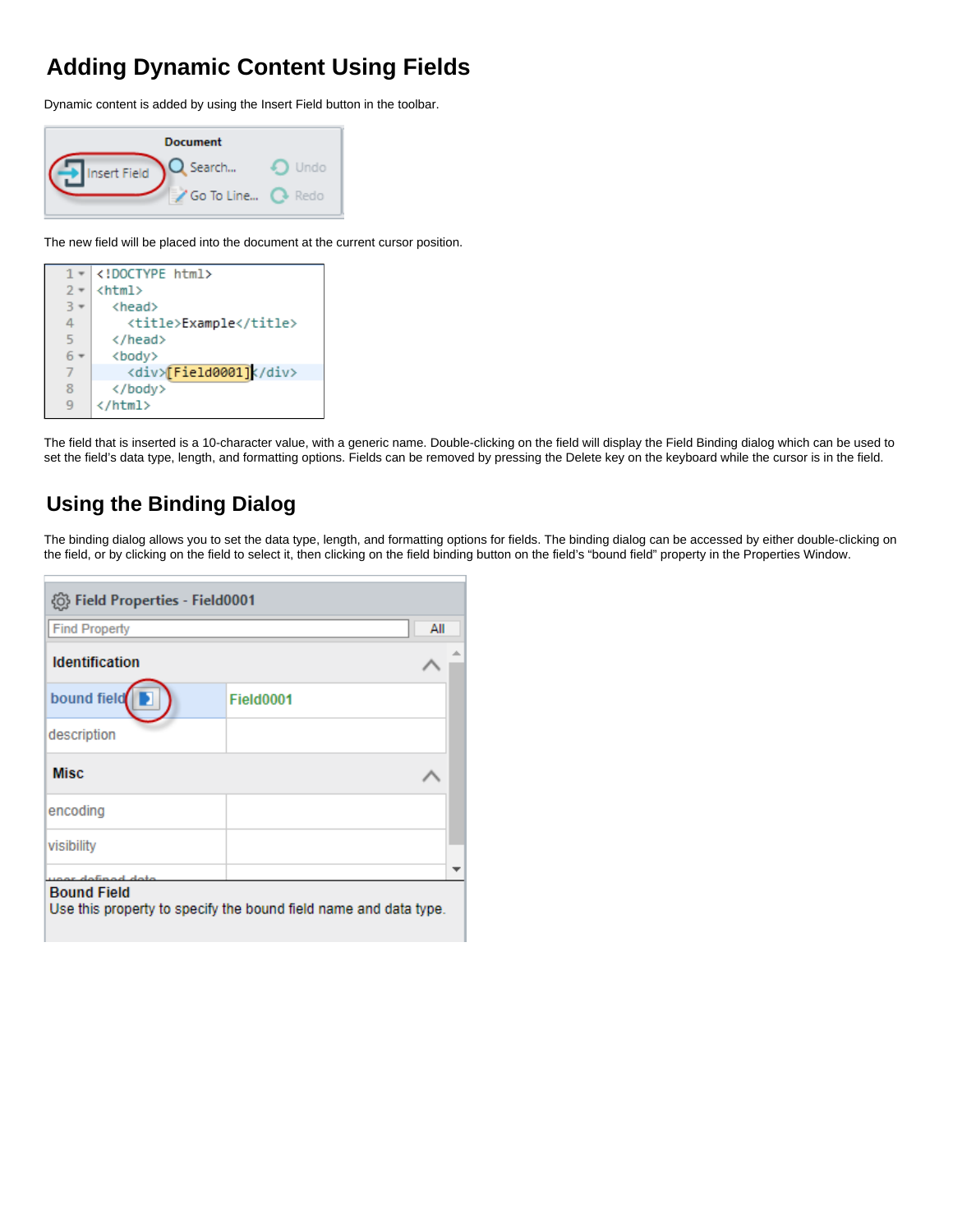| Bind Bound Field to a Program Field                                                          |                                |                                                                                                                                                        |         | $\overline{\mathbf{x}}$ |
|----------------------------------------------------------------------------------------------|--------------------------------|--------------------------------------------------------------------------------------------------------------------------------------------------------|---------|-------------------------|
| <b>Field Name</b><br>Field0001<br><b>Field Formatting</b>                                    |                                | Data Type<br>Date<br>▼                                                                                                                                 |         |                         |
| Text<br>Number<br>Indicator<br><b>Date</b><br>Time<br><b>Time Stamp</b><br>Special<br>Custom | A.<br>$\overline{\phantom{a}}$ | Date Format<br><b>Default</b><br>2018-07-11<br>07/11/18<br>07/11/2018<br>7/11/18<br>7/11/2018<br>English (United States)<br>Locale:  <br>Date Pattern: | A.<br>▼ |                         |
|                                                                                              |                                | Cancel<br>οк                                                                                                                                           |         |                         |

The following data types are supported:

- Character
- Decimal (zoned)
- $\bullet$ Indicator
- Indicator Expression
- Date
- Time • Timestamp
- Graphic (Unicode)

Date and Time fields will always use \*ISO internal representation. However, other representations are supported if Date and Time fields are referenced from fields with DATFMT/DATSEP or TIMFMT/TIMSEP keywords. The internal representation will only be displayed if the Default formatting is used. All of the Date and Time formatting options will function consistently, regardless of the internal date or time format.

Indicators can be either numbered (true indicators), or named (1 character fields). A numbered indicator is defined by using field names like \*IN70, \*IN90, etc., or by using the Indicator Expression type. Named indicators (actually 1 character fields) will be considered to be \*On when the field contains a '1', and will be considered to be \*Off for any other value.

Graphic fields are always defined with CCSID 1200 (UTF-16 BE), unless referenced from a field with a CCSID keyword that specifies a different encoding.

Fields can be referenced from another file by setting the data type to "Use Reference Field". Clicking here will display the Reference Field Details dialog.

| Bind Bound Field to a Program Field                                                   |                                                                                                                                                         |                 | $\mathbf x$ |
|---------------------------------------------------------------------------------------|---------------------------------------------------------------------------------------------------------------------------------------------------------|-----------------|-------------|
| <b>Field Name</b><br>Field0001<br><b>Field Formatting</b>                             | Data Type<br>Use Reference Field<br>▼                                                                                                                   | Reference Field |             |
| <b>Text</b><br>Number<br>Indicator<br>Date<br>Time<br>Time Stamp<br>Special<br>Custom | <b>Trim Leading Spaces</b><br>Trim Trailing Spaces<br>Right Justify and Blank Fill<br>Right Justify and Zero Fill<br><b>Text Transform</b><br>None<br>▼ |                 |             |
|                                                                                       | ок<br>Cancel                                                                                                                                            |                 |             |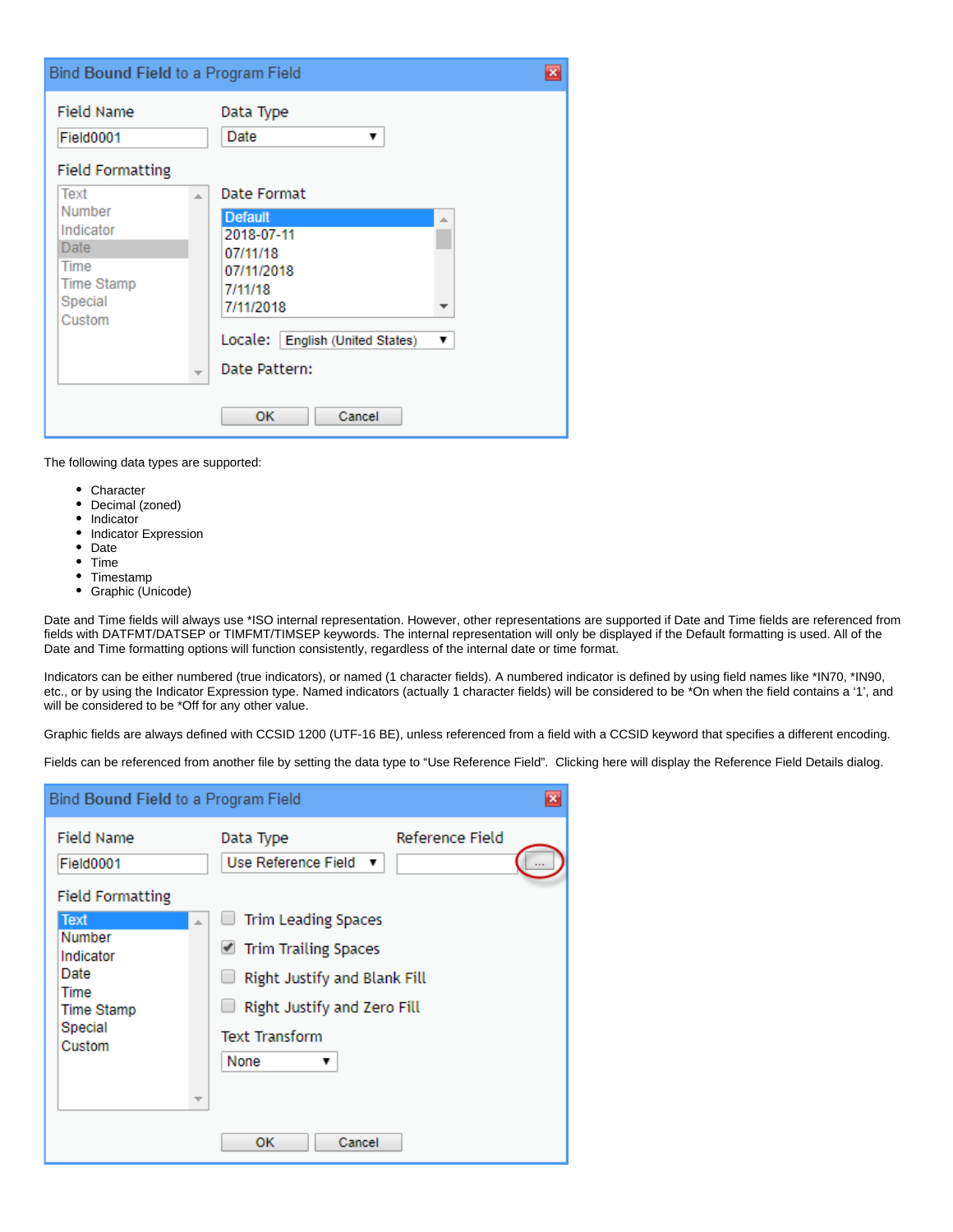The parameters on the Reference Field Details dialog are identical to the REFFLD keyword in traditional DDS. The easiest way to use this dialog is to enter the desired file name, then click here to select from a list of fields:

| <b>Reference Field Details</b> |       |        |
|--------------------------------|-------|--------|
| Format/Field:                  |       |        |
| Library/File:                  | PRODP |        |
| Override Type:                 |       |        |
| Override Length:               |       |        |
| Override Decimals:             |       |        |
|                                |       |        |
|                                | OК    | Cancel |

#### **Dividing Content into Record Formats**

Record formats can be added, removed, renamed, and re-ordered using the functions in the Record Formats panel.



Each record format will have its own static content and dynamic fields. Using multiple record formats is the way to divide a document into separate "header", "detail", "footer", etc., sections. You can switch between record formats by clicking on the record format name in this panel.

# **Working with Properties**

Both record formats and the fields contained within them have various properties which can be set using the Properties Window. When a field is selected, its properties will be displayed. When no fields are selected, the record format's properties are displayed.

Properties can be set to static values by typing or selecting a value to the right of the property name. Some properties can also be bound to fields in the record format, which allows the property value to be set dynamically by RPG.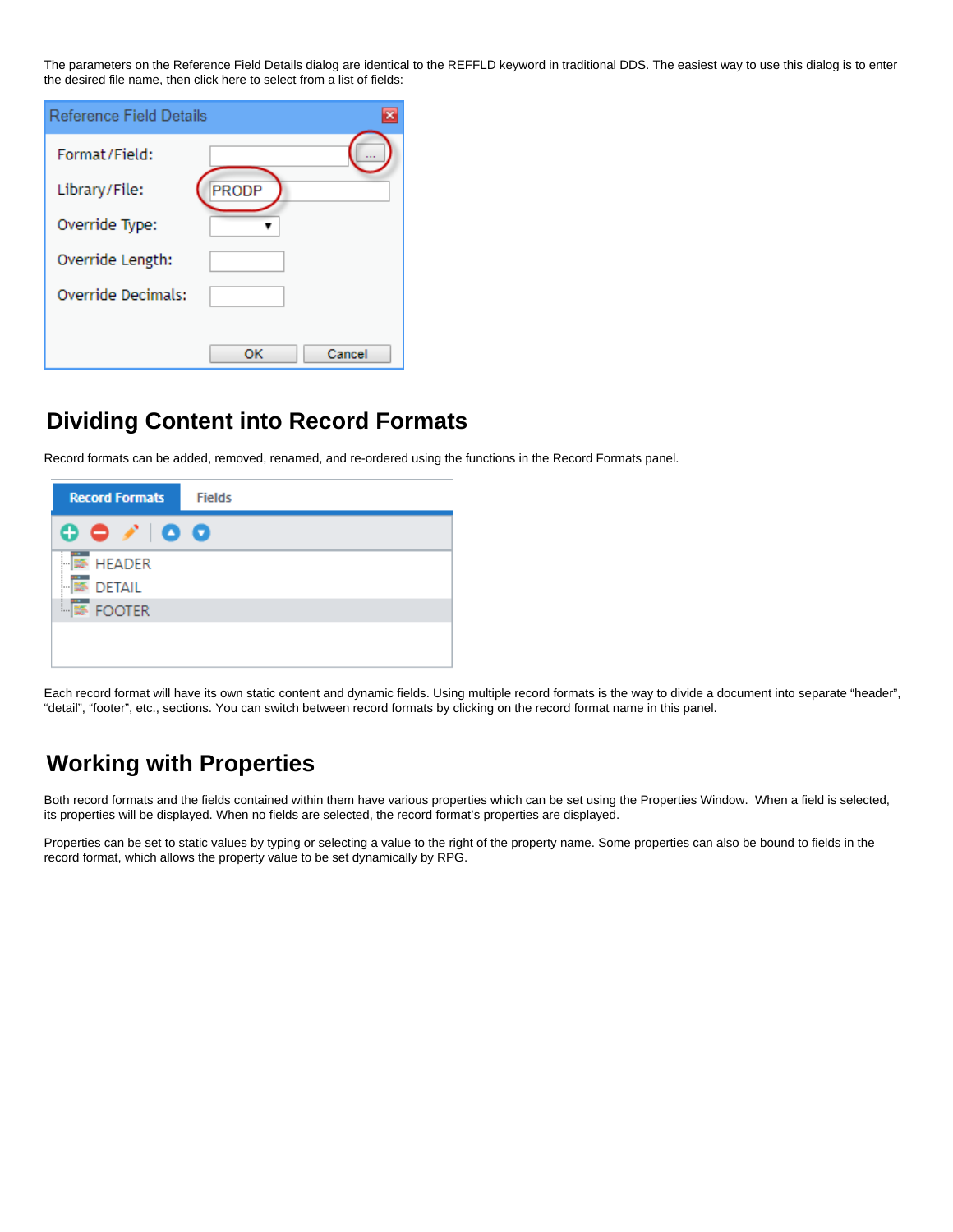| ©} Format Properties - HEADER                                                                                                                   |                                     |     |  |  |  |
|-------------------------------------------------------------------------------------------------------------------------------------------------|-------------------------------------|-----|--|--|--|
| <b>Find Property</b>                                                                                                                            |                                     | All |  |  |  |
| <b>Identification</b>                                                                                                                           |                                     |     |  |  |  |
| record format name                                                                                                                              | <b>HEADER</b>                       |     |  |  |  |
| description                                                                                                                                     |                                     |     |  |  |  |
| document type                                                                                                                                   | html                                |     |  |  |  |
| Input                                                                                                                                           |                                     |     |  |  |  |
| input parameters                                                                                                                                | Type of select static<br>value here |     |  |  |  |
| <b>HTTP Header</b>                                                                                                                              |                                     |     |  |  |  |
| content type $\Box$                                                                                                                             |                                     |     |  |  |  |
| attachment name                                                                                                                                 | Click here to populate              |     |  |  |  |
| no cache                                                                                                                                        | from bound field                    |     |  |  |  |
| custom header                                                                                                                                   |                                     |     |  |  |  |
| <b>Content Type</b><br>Specifies an HTTP response content type. If not specified, a<br>default content type based on the document type is used. |                                     |     |  |  |  |

When properties are bound to fields, the data should be populated by RPG exactly as if the value were typed into or selected in the Properties Window.

### **Record Format Properties**

- **Identification**
	- **record format name:** Sets the name of the record format. This can also be set in the Record Formats panel.
	- **description:** A text description for the record format. This displays next to the record format name in the Record Formats Panel. It has no other purpose.
	- **document type:** This sets the document type for the purpose of syntax validation in the editor. This is also used as the default content type for HTTP output.
	- **Input parameters:** Maps HTTP query string or POST parameters to field names for input on a READ operation.
- **HTTP Header (these apply only in Web Connector)**
	- **content type:** Sets the value of the HTTP 'Content-Type' header. If not specified, the Content-Type header will be defaulted, based on the **document type** property.
	- **attachment name:** When this is specified, a 'Content-Disposition: attachment' header. Will be included in the HTTP output. This property sets the attachment file name.
	- **no cache:** When set to true, a 'Cache-Control: no-cache' header will be included in the HTTP output.
	- **custom headers:** Specifies custom headers to be included in the HTTP response.
- **Misc**
	- **separator:** A character, or string of characters, to output between subsequent WRITE operations to the record format. For example, this should be set to a comma character (,), if the record format output is a JSON array element. The separator is output before the record content on any WRITE operation other than the first WRITE after opening the display file.
	- **destination:** Specifies an IFS path to send the output to. The file path is set on the first write to this record format, and cannot be changed without closing and re-opening the display file. If not specified, the output is sent to STDOUT.
	- **existing file action:** Action to take if destination file already exists when the program starts writing this record format. 'append' will append to existing file content. 'replace' will delete/re-create the file. 'exception' will cause the handler to send an escape message to the program.
	- **user defined data:** Specifies user-defined general purpose data associated with the record format. To provide multiple user defined data values, right-click the property and select Add Another User Defined Value.

# **Field Properties**